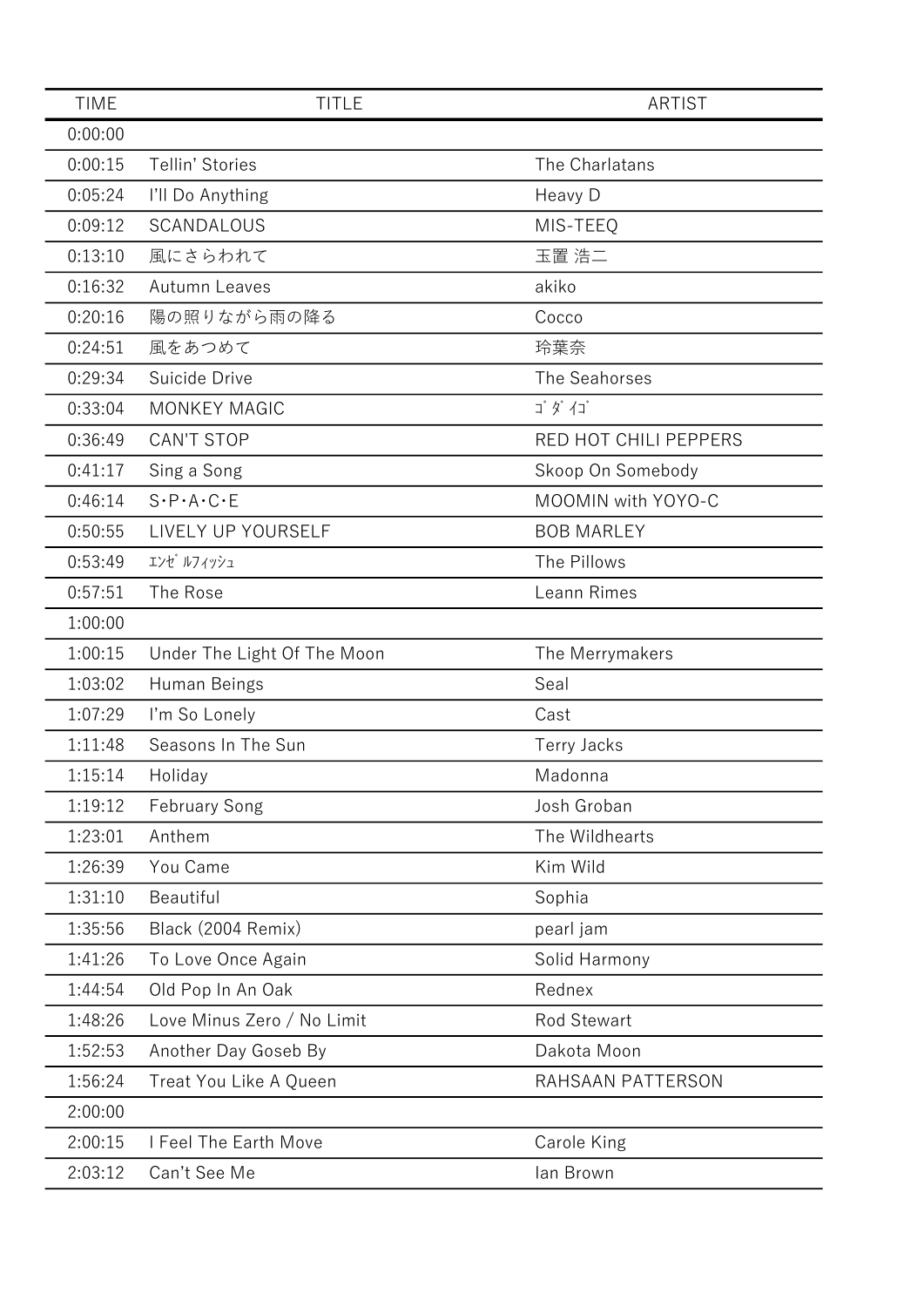| <b>TIME</b> | <b>TITLE</b>               | <b>ARTIST</b>                     |
|-------------|----------------------------|-----------------------------------|
| 2:08:06     | Game Over (魅惑のモンキーマジック)    | Spiral Life                       |
| 2:13:03     | How High The Moon          | 小林 桂                              |
| 2:15:28     | Nothing Like The Rain      | 2 Unlimited                       |
| 2:19:27     | <b>SUPERSTAR</b>           | 土岐 麻子                             |
| 2:24:34     | Angel                      | Akon                              |
| 2:28:08     | ここにいるよ                     | Soulja feat. 青山 テルマ               |
| 2:33:31     | Joy Love Happiness         | Mimi                              |
| 2:37:42     | Talk To Me                 | Babyface                          |
| 2:42:27     | オリジ ナル スマイル                | <b>SMAP</b>                       |
| 2:47:30     | I Drive Myself Crazy       | 'N Sync                           |
| 2:51:26     | It Could Be                | Blur                              |
| 2:54:37     | うさぎの唄                      | 原 由子                              |
| 2:58:13     | WHAT DO YOU GOT?           | <b>BON JOVI</b>                   |
| 3:00:00     |                            |                                   |
| 3:00:14     | Make Love Stay             | Dan Fogelberg                     |
| 3:04:45     | Me, Myself & I             | Beyonce                           |
| 3:08:41     | だいじょうぶ I'm All Right       | <b>KAN</b>                        |
| 3:12:45     | Fill Me In                 | Caraig David                      |
| 3:16:54     | <b>NEW PARADISE</b>        | w-inds.                           |
| 3:21:53     | Where Is The Love          | Roberta Flack with Donny Hathaway |
| 3:24:34     | Then The Morning Comes     | Smash Mouth                       |
| 3:27:35     | ワンダ フル Cha-Cha             | 山下 久美子                            |
| 3:31:25     | 素直になれる                     | Minami                            |
| 3:36:14     | <b>Baby Grand</b>          | Billy Joel duet with Ray Charles  |
| 3:40:15     | Oh No!                     | Marina & The Diamonds             |
| 3:43:13     | The Sun Is My Enemy 太陽は僕の敵 | Cornelius                         |
| 3:48:53     | ひまわりの丘で                    | 原田 知世                             |
| 3:52:19     | Young Floks                | Peter Bjorn And John              |
| 3:56:56     | Rock Your Baby             | George McCrae                     |
| 4:00:00     |                            |                                   |
| 4:00:07     | A MILLION MILES AWAY       | <b>LENNY KRAVITZ</b>              |
| 4:04:38     | WHERE IS THE LOVE          | <b>CHAKA DEMUS &amp; PLIERS</b>   |
| 4:08:44     | sing, sing                 | 大橋トリオ                             |
| 4:13:34     | GOODY GOODY                | LISETTE MELENDEZ                  |
| 4:18:47     | Resistance                 | <b>TMN</b>                        |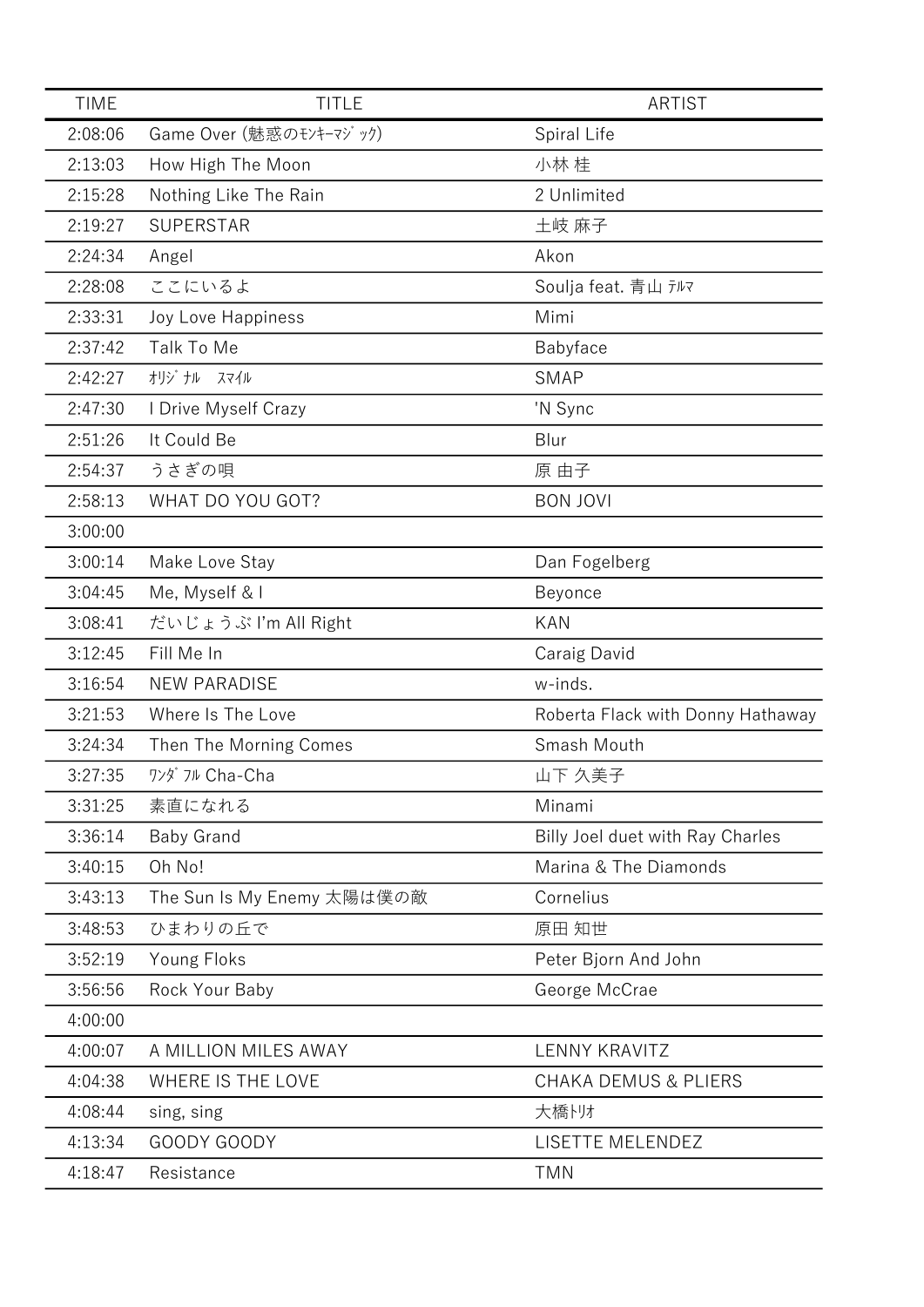| <b>TIME</b> | <b>TITLE</b>                    | <b>ARTIST</b>            |
|-------------|---------------------------------|--------------------------|
| 4:23:33     | Good Bye Again                  | John Denver              |
| 4:27:08     | Chronopsychology                | M-Flo                    |
| 4:30:56     | Don't You Want Me               | <b>JODY WATLEY</b>       |
| 4:35:00     | 荒野はるかに                          | ↑ THE HIGH-LOWS ↓        |
| 4:39:17     | 夢                               | THE BLUE HEARTS          |
| 4:41:42     | Saving Forever For You          | Shanice                  |
| 4:45:33     | If I Believe                    | 倉木 麻衣                    |
| 4:49:13     | <b>Stars</b>                    | Simply Red               |
| 4:53:18     | When Will I See You Again       | The Three Degrees        |
| 4:56:14     | リンク                             | PORNO GRAFFITTI          |
| 5:00:00     |                                 |                          |
| 5:00:00     | Honky Cat                       | Elton John               |
| 5:05:10     | 永遠に                             | The Gospellers           |
| 5:10:41     | 5 Colors In Her Hair            | McFLY                    |
| 5:13:38     | つめたくしないで                        | 吉田 美和                    |
| 5:17:58     | All In Good Time                | The Whispers             |
| 5:22:04     | Canadian Rose                   | <b>Bluse Traveler</b>    |
| 5:26:33     | もう涙はいらない                        | 鈴木 雅之                    |
| 5:31:23     | Perfect World                   | Aqua Timez               |
| 5:35:55     | Fire The Hole                   | Van Halen                |
| 5:39:58     | 君に振れるだけで                        | Curio                    |
| 5:45:15     | <b>Strange Things</b>           | Randy Newman             |
| 5:48:30     | I Just Called To Say I Love You | Stevie Wonder            |
| 5:52:50     | Going Further                   | Cloudberry Jam           |
| 5:56:42     | 閃光少女                            | 東京事変                     |
| 6:00:00     |                                 |                          |
| 6:00:14     | Remenber                        | <b>Swinging Popsicle</b> |
| 6:05:41     | <b>Brand New Day</b>            | <b>Sting</b>             |
| 6:11:00     | <b>Bohemian Rhapsody</b>        | Queen                    |
| 6:16:56     | あなたを感じていたい                      | Zard                     |
| 6:22:01     | Happy People                    | R. Kelly                 |
| 6:26:56     | Somethin' Special               | Quincy Jones             |
| 6:30:42     | Not Enough Love In The World    | Don Henly                |
| 6:34:30     | Nice And Lovely                 | Shaggy                   |
| 6:38:10     | Sun Shine On My Shoulders       | John Denver              |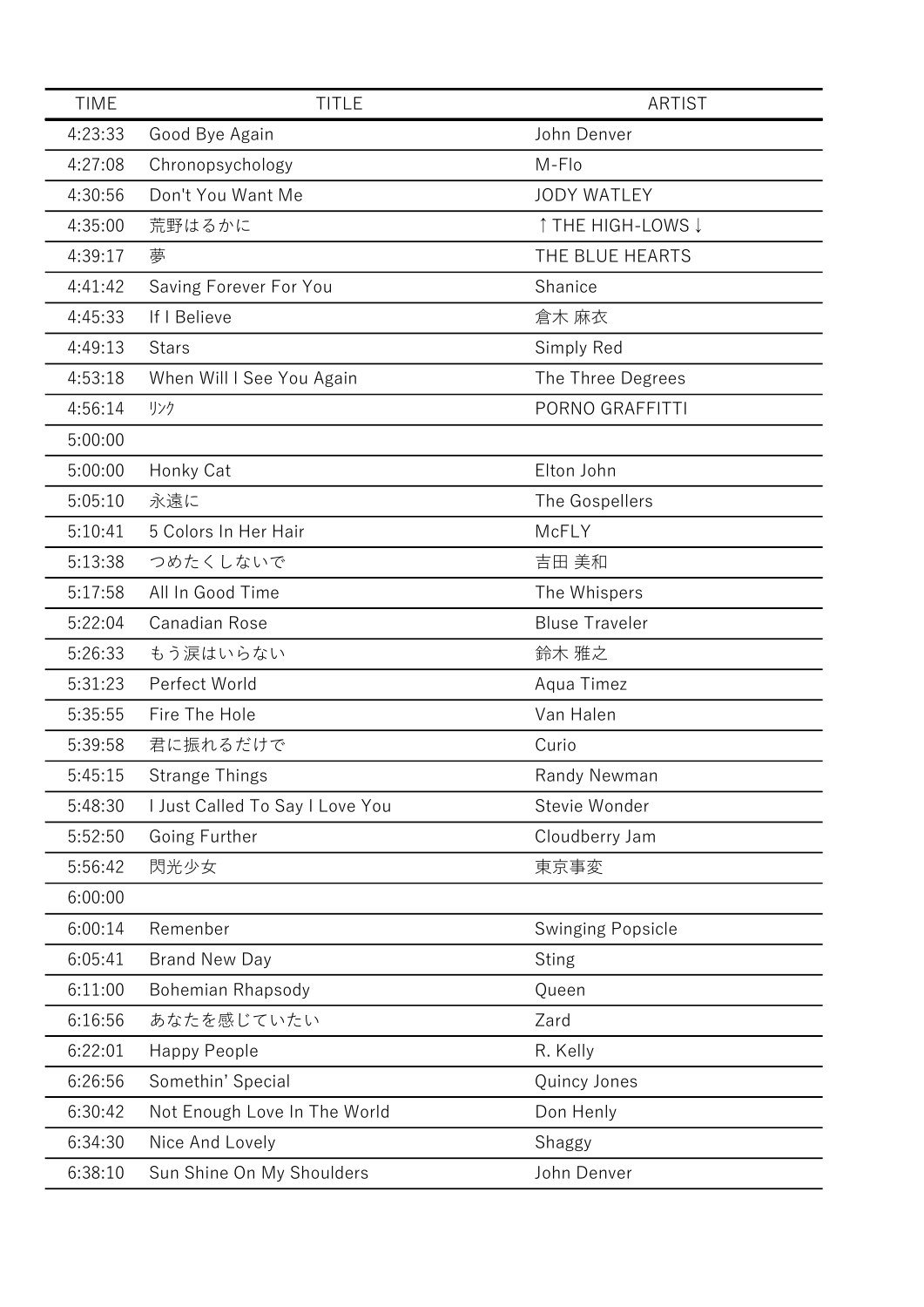| <b>TIME</b> | <b>TITLE</b>                      | <b>ARTIST</b>           |
|-------------|-----------------------------------|-------------------------|
| 6:43:17     | Gone In The Smoke                 | <b>Atomic Swing</b>     |
| 6:46:36     | Together                          | Monkey Majik            |
| 6:50:49     | Sachi                             | Silva                   |
| 6:55:47     | Tell Me                           | Hide With Spread Beaver |
| 7:00:00     |                                   |                         |
| 7:02:06     | You Make Me Feel                  | <b>Byron Stingily</b>   |
| 7:06:21     | いつもいつでも                           | Dreams Come True        |
| 7:10:59     | Tropicalia                        | <b>Beck</b>             |
| 7:14:17     | All The Small Things              | Blink 182               |
| 7:17:16     | 「ただいま」                            | 一青 窈                    |
| 7:21:31     | 7 Years                           | Lukas Graham            |
| 7:25:41     | The Look Of Love (Part 1)         | <b>ABC</b>              |
| 7:29:09     | Rosalinda's Eyes                  | <b>Billy Joel</b>       |
| 7:34:06     | こころとあたま                           | CHATMONCHY              |
| 7:37:26     | <b>Neutron Star Collision</b>     | Muse                    |
| 7:41:01     | Release Me                        | <b>Wilson Phillips</b>  |
| 7:45:50     | Life is a river                   | meja                    |
| 7:49:59     | 10% roll, 10% romance             | UNISON SQUARE GARDEN    |
| 7:54:35     | Over My Head                      | Fray                    |
| 7:58:31     | Reptile                           | Eric Clapton            |
| 8:00:00     |                                   |                         |
| 8:02:05     | Bye Bye Bye                       | 'N Sync                 |
| 8:05:24     | <b>FUTURE FUNK</b>                | <b>MISIA</b>            |
| 8:09:47     | Oh My God                         | Guns N' Roses           |
| 8:13:26     | Do To You                         | Bryan Adams             |
| 8:17:39     | 初恋                                | 宇多田 ヒカル                 |
| 8:22:19     | Sayonara Color                    | PRISCILLA AHN           |
| 8:27:24     | TALK ABOUT YOU                    | <b>MIKA</b>             |
| 8:30:43     | <b>Bad Boys</b>                   | Wham!                   |
| 8:34:25     | 新しい YES                           | Salyu                   |
| 8:39:25     | Body Like A Back Road             | Sam Hunt                |
| 8:42:28     | When You Tell Me That You Love Me | Diana Ross              |
| 8:46:35     | Nice & Slow                       | Usher                   |
| 8:50:36     | パラレル                              | 安藤 裕子                   |
| 8:55:07     | When It's Over                    | Sugar Ray               |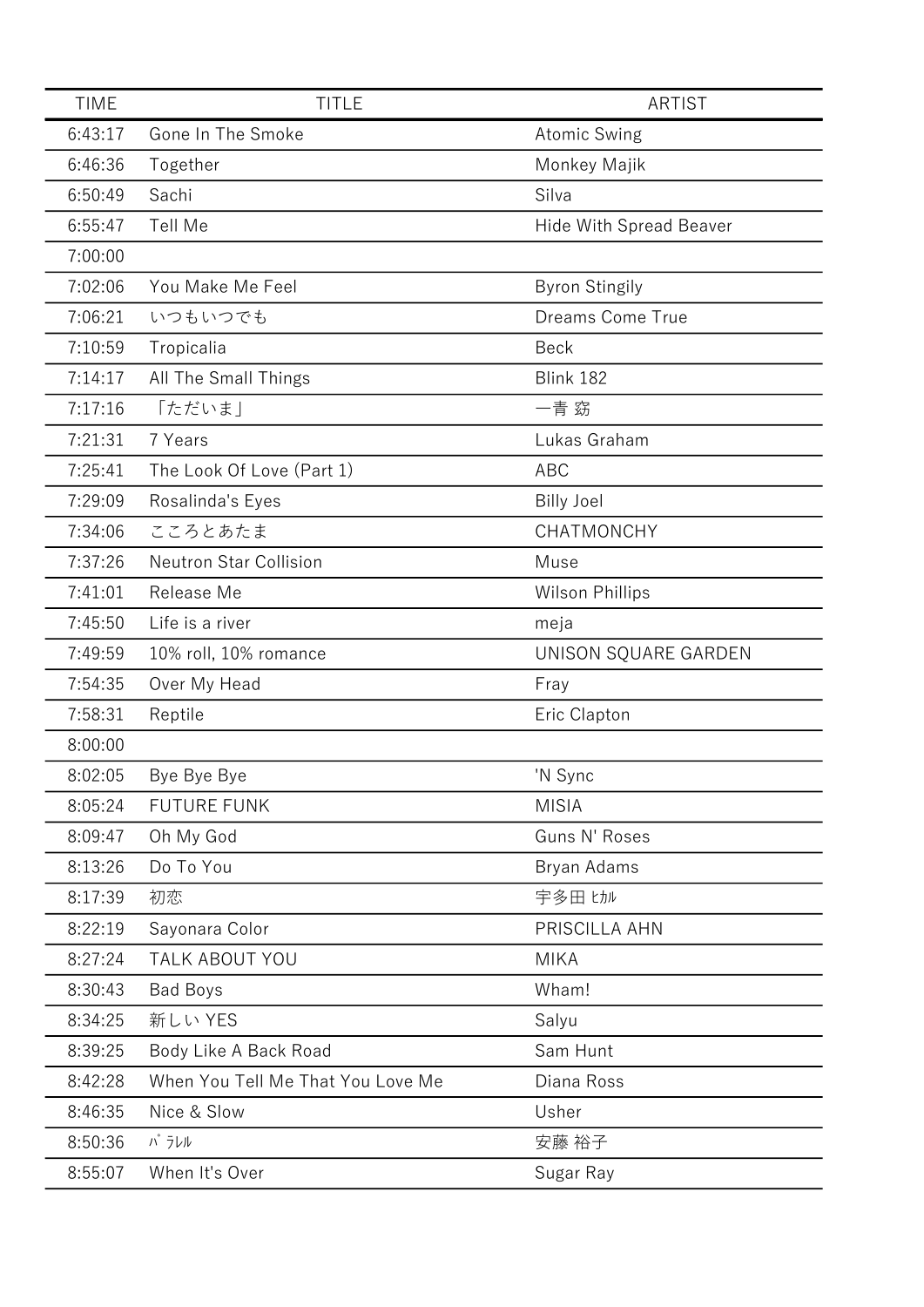| <b>TIME</b> | <b>TITLE</b>                            | <b>ARTIST</b>                                                                 |
|-------------|-----------------------------------------|-------------------------------------------------------------------------------|
| 9:00:00     |                                         |                                                                               |
| 9:03:30     | You're The Storm                        | The Cardigans                                                                 |
| 9:07:21     | <b>KISS</b>                             | Paris Match                                                                   |
| 9:12:12     | Somebody To Love                        | Fleming & John                                                                |
| 9:15:18     | Moving                                  | Supergrass                                                                    |
| 9:19:48     | ポ ロメリア                                  | Cocco                                                                         |
| 9:24:59     | <b>GLITTER IN THE AIR</b>               | <b>PINK</b>                                                                   |
| 9:29:00     | You Came                                | Kim Wild                                                                      |
| 9:33:31     | <b>TRACY</b>                            | THE CUFF LINKS                                                                |
| 9:36:06     | $O \cdot TE \cdot A \cdot GE \cdot DA!$ | <b>BRADIO</b>                                                                 |
| 9:40:12     | Come On Get It                          | Lenny Kravitz                                                                 |
| 9:43:57     | black cat                               | Janet Jackson                                                                 |
| 9:48:45     | Freaky Friday                           | Aqua                                                                          |
| 9:52:45     | LAY YOUR HANDS ON ME                    | <b>BOOM BOOM SATELLITES</b>                                                   |
| 13:00:00    |                                         |                                                                               |
| 13:00:15    | Another One Bites The Dust              | Queen                                                                         |
| 13:03:48    | Eye In The Sky                          | The Alan Parsons Project                                                      |
| 13:08:21    | 老人と海                                    | ヨルシカ                                                                          |
| 13:12:34    | <b>Blood For Poppies</b>                | GARBAGE                                                                       |
| 13:16:30    | 一滴の影響                                   | <b>UVERworld</b>                                                              |
| 13:21:17    | <b>Disease</b>                          | Matchbox Twenty                                                               |
| 13:25:10    | LET'S GO CRAZY                          | <b>PRINCE</b>                                                                 |
| 16:00:00    |                                         |                                                                               |
| 16:00:14    | Are You Gonna Be My Girl                | Jet                                                                           |
| 16:03:48    | Etoile                                  | Tomita Lab feat. KIRINJI                                                      |
| 16:09:06    | Take My Breath                          | The Weeknd                                                                    |
| 16:12:43    | Ever After                              | Rasmus Faber feat. Emily McEwan                                               |
| 16:16:17    | さよならの代わりに                               | JUJU                                                                          |
| 16:21:28    | S.O.S. (Resdcue Me)                     | Rianna                                                                        |
| 16:25:36    | <b>SLOW BURN</b>                        | DAVID BOWIE                                                                   |
| 16:33:00    | Just Cruisin'                           | Will Smith                                                                    |
| 16:36:56    | スーパースター                                 | ケツメイシ                                                                         |
| 16:40:49    | Lean On Me                              | Kirk Franklin feat. Mary J. Blige, Bono, R. Kelly, Crystal Lewis & The Family |
| 16:45:53    | <b>Eternal Flame</b>                    | <b>Bangles</b>                                                                |
| 16:49:51    | オンリー ロンリー グ ローリー                        | <b>BUMP OF CHICKEN</b>                                                        |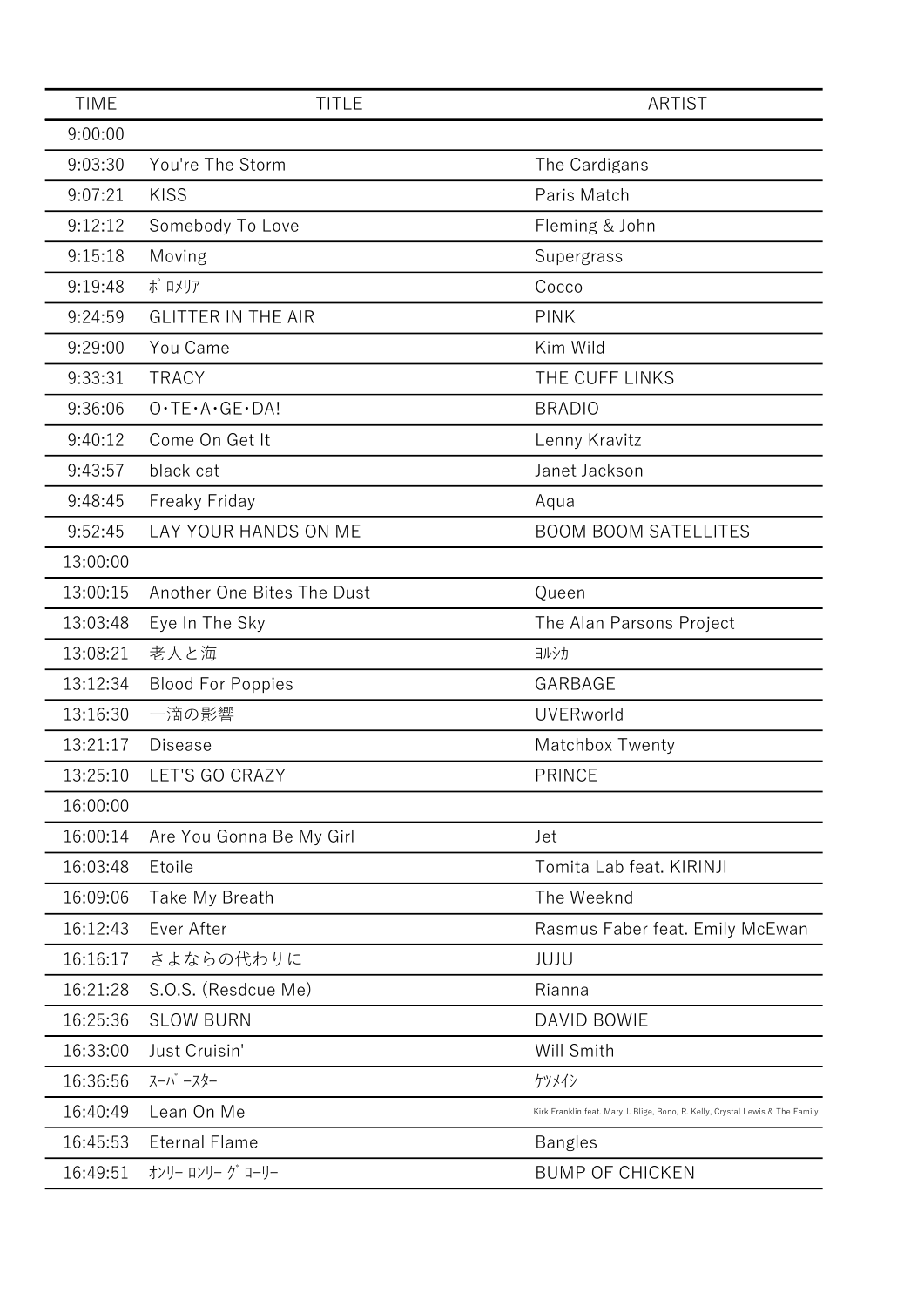| <b>TIME</b> | <b>TITLE</b>                 | <b>ARTIST</b>                   |
|-------------|------------------------------|---------------------------------|
| 16:54:29    | PROFIT IN PEACE              | <b>OCEAN COLOUR SCENE</b>       |
| 19:00:00    |                              |                                 |
| 19:10:35    | <b>BRIGHTER THAN THE SUN</b> | <b>COLBIE CAILLAT</b>           |
| 19:14:23    | <b>HOME AGAIN</b>            | MICHAEL KIWANUKA                |
| 19:18:01    | M                            | Dragon Ash                      |
| 19:21:57    | D.O.A. (Death Of Autotune)   | Jay-Z                           |
| 19:26:22    | Legend Of A Cowgirl          | Imani Coppola                   |
| 19:31:11    | COME ON                      | THE BLACK CROWES                |
| 19:34:08    | 消えない絵                        | 真心ブラザーズ                         |
| 19:38:19    | <b>GBI</b>                   | Towa Tei feat. Kylie Minogue    |
| 19:42:34    | <b>Take Your Mama</b>        | <b>Scissor Sisters</b>          |
| 19:46:26    | 秘密                           | <b>BONNIE PINK</b>              |
| 19:50:20    | Never Knew                   | <b>Gary Barlow</b>              |
| 19:54:08    | Jam Knock                    | <b>Brian McKnight</b>           |
| 20:00:00    |                              |                                 |
| 20:00:15    | Tonight                      | Enrique Iglesias feat. Ludacris |
| 20:04:04    | マーメイド 3000                   | bird                            |
| 20:10:33    | Don't Wake Me Up             | Chris Brown                     |
| 20:14:13    | Make Me                      | Britney Spears feat. G-Eazy     |
| 20:18:02    | Bring Me Up!                 | 久保田 利伸                          |
| 20:22:26    | Angel In Disguise            | <b>Brandy</b>                   |
| 20:26:13    | Rewind                       | Celetia                         |
| 20:31:11    | DJ Got Us Fallin' In Love    | Usher feat. Pitbull             |
| 20:34:51    | REFLECTION feat. 中村 佳穂       | tofubeats                       |
| 20:40:08    | To Love You More             | Celine Dion                     |
| 20:45:35    | Angel                        | Sarah McLachlan                 |
| 20:50:15    | サウダージ                        | Porno Graffitti                 |
| 20:54:31    | For Tommorow                 | Blur                            |
| 21:00:00    |                              |                                 |
| 21:00:15    | Stay Gold                    | Stevie Wonder                   |
| 21:03:48    | 明日への手紙                       | 手嶌 葵                            |
| 21:09:17    | LET ME SHOW YA               | JAZZANOVA feat. Paul Randolph   |
| 21:15:41    | Just Us                      | DJ Khaled & SZA                 |
| 21:19:31    | <b>IT'S TOO LATE</b>         | THE BAWDIES                     |
| 21:22:26    | Ironic                       | Alanis Morissette               |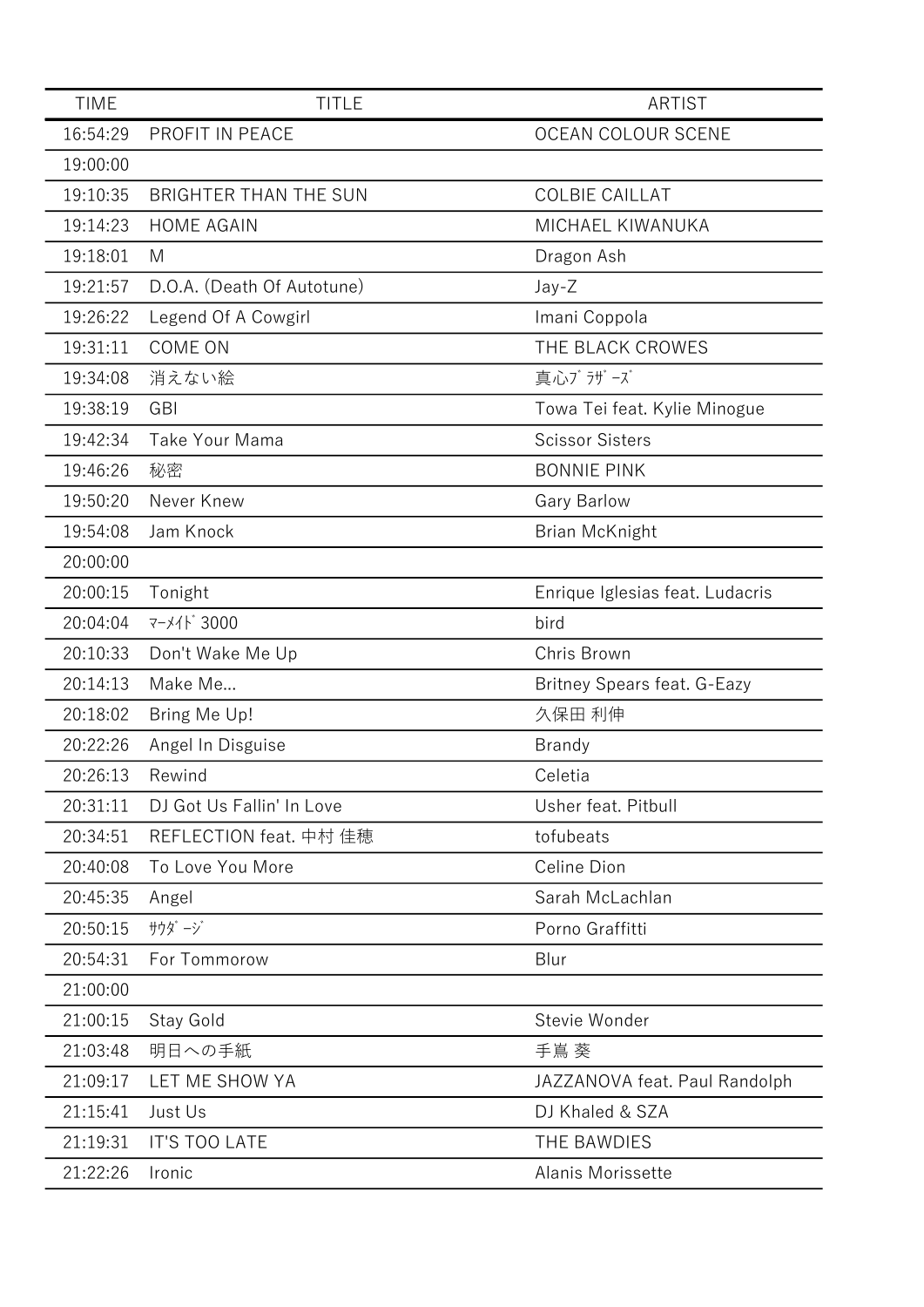| <b>TIME</b> | <b>TITLE</b>                                                                   | <b>ARTIST</b>                         |
|-------------|--------------------------------------------------------------------------------|---------------------------------------|
| 21:26:20    | LA BAMBA                                                                       | Wyclef Jean feat. Ro-K & Gammy        |
| 21:31:11    | <b>Miracles</b>                                                                | Jackson Sisters                       |
| 21:33:51    | Shame                                                                          | <b>Basic Elemant</b>                  |
| 21:38:09    | 藤沢ルザー                                                                          | ASIAN KUNG-FU GENERATION              |
| 21:40:53    | Be A Man                                                                       | Hole                                  |
| 21:44:11    | 未来予想図 II                                                                       | Dreams Come True                      |
| 21:51:25    | No Boundaries                                                                  | Kris Allen                            |
| 21:54:53    | <b>MAJIC</b>                                                                   | Joe                                   |
| 22:00:00    |                                                                                |                                       |
| 22:00:15    | Daylight                                                                       | Kelly Rowland feat. Travis McCoy      |
| 22:03:43    | <b>REVOLUTION</b>                                                              | Crystal Kay feat. 安室 奈美恵              |
| 22:08:37    | <b>Break Up</b>                                                                | Mario feat. Sean Garrett & Gucci Mane |
| 22:12:43    | It's About Love                                                                | En Vogue                              |
| 22:18:01    | <b>SISTER</b>                                                                  | back number                           |
| 22:22:04    | Thinking Of You                                                                | <b>Katy Perry</b>                     |
| 22:26:26    | Devil's Got A New Disguise                                                     | Aerosmith                             |
| 22:31:11    | Let's Stay Together                                                            | <b>Tina Turner</b>                    |
| 22:34:43    | I Adore Mi Amor                                                                | Color Me Badd                         |
| 22:39:43    | 忘れないよ                                                                          | 青山 テルマ                                |
| 22:44:24    | <b>HEART OF MINE</b>                                                           | <b>Bobby Caldwell</b>                 |
| 22:49:17    | 東京ライフ                                                                          | <b>KAN</b>                            |
| 22:53:20    | Two Minutes And Ten Hours                                                      | Miaria Solhem                         |
| 22:55:29    | Twins (From The Original Motion Picture "Twins" Philip Bailey & Little Richard |                                       |
| 23:00:00    |                                                                                |                                       |
| 23:00:15    | PLEASE DON'T GO                                                                | K.C. AND THE SUNSHINE BAND            |
| 23:04:04    | Sister Christian                                                               | Night Ranger                          |
| 23:09:11    | L.O.T. (Love Or Truth)                                                         | M-Flo                                 |
| 23:15:19    | For Your Eyes Only                                                             | Sheena Easton                         |
| 23:18:24    | 歌舞伎町の女王                                                                        | 椎名 林檎                                 |
| 23:21:15    | Until You Break                                                                | <b>Matthew Sweet</b>                  |
| 23:26:26    | Stop Draggin' My Heart Around                                                  | <b>Stevie Nicks</b>                   |
| 23:31:11    | Fame                                                                           | Irene Cara                            |
| 23:34:53    | 真夜中のBoon Boon                                                                  | 山崎 まさよし                               |
| 23:39:12    | Got To Get You Into My Life                                                    | Earth, Wind & Fire                    |
| 23:43:20    | <b>MIDNIGHT TRAIN</b>                                                          | The Three Degrees                     |